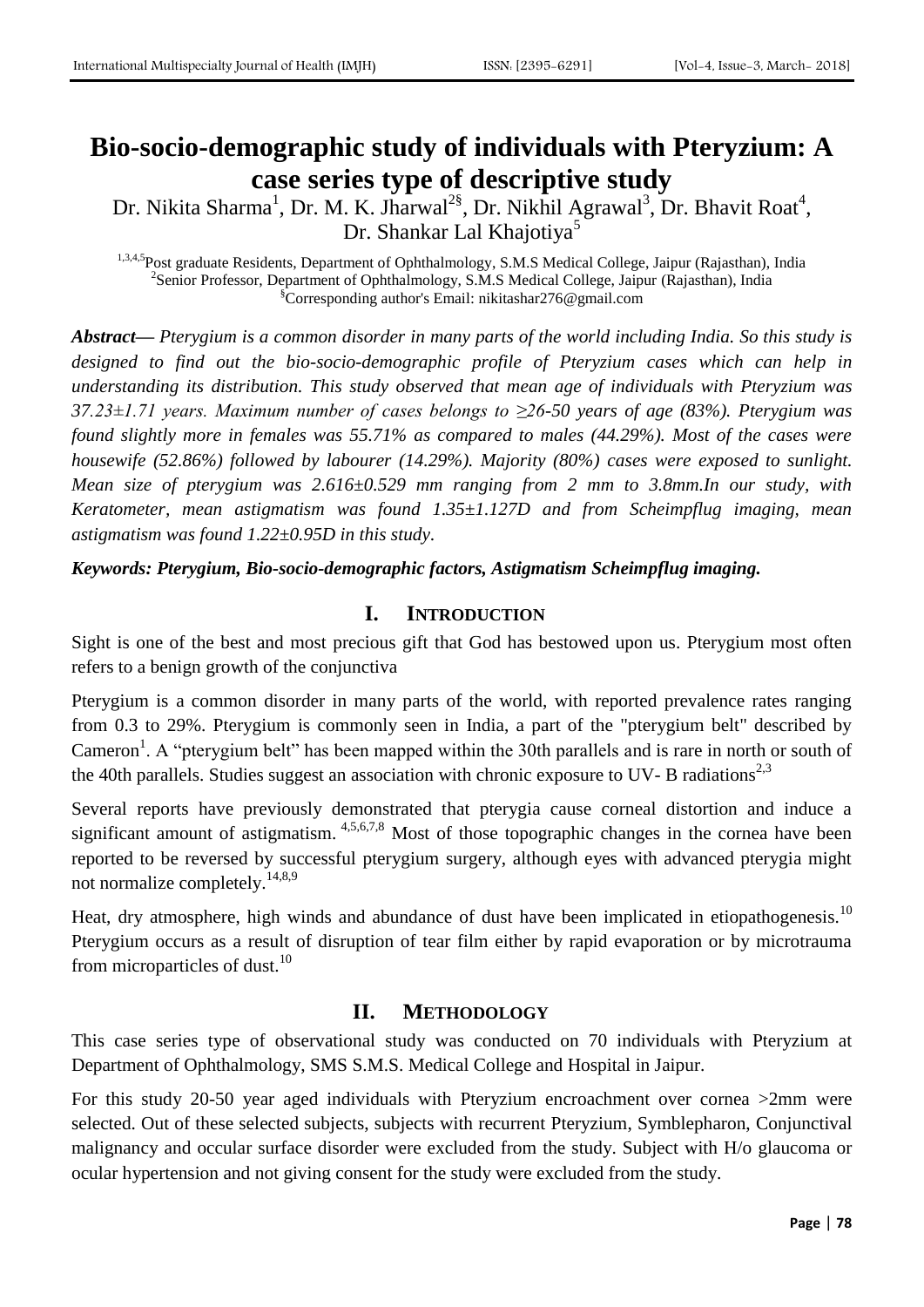After taking a written informed consent from all the subjects included in the study, these cases were interrogated for each and every detail.

Data thus collected were compiled as master chart in MS EXCEL 2010 worksheet. Qualitative data were expressed in percentage and proportion. Quantitative data were expressed in mean and standard deviation.

# **III. RESULTS**

Mean age of study population was  $37.23 \pm 1.71$  years (mean  $\pm$  standard deviation) with range of 20 years to 50 years. Maximum cases were observed in 46 to 50 years of the age groups i.e. 28.57% followed by 36 to 40 years of age. Cases were little bit females preponderence i.e. 55.71% females and 44.29% males. (Figure 1 & 2)



Regarding occupation of study population, most of the cases were housewife (52.86%) followed by Labourer (14.29%), farmers (5.71%) etc. (Table 1)

| Distribution of study population as per their Occupation |                        |               |                    |  |  |
|----------------------------------------------------------|------------------------|---------------|--------------------|--|--|
| <b>S. No.</b>                                            | <b>Characteristics</b> | <b>Number</b> | Percentage $(\% )$ |  |  |
|                                                          | Driver                 |               | 1.43               |  |  |
| 2                                                        | Farmer                 | 4             | 5.71               |  |  |
| 3                                                        | Government Servant     | ⇁             | 10                 |  |  |
|                                                          | Housewife              | 37            | 52.86              |  |  |
|                                                          | Laborer                | 10            | 14.29              |  |  |
| 6                                                        | Student                | 7             | 10                 |  |  |
| 7                                                        | Teacher                | 3             | 4.29               |  |  |
| 8                                                        | Vegetable Seller       |               | 1.43               |  |  |
|                                                          | Total                  | 70            | 100                |  |  |

**Table 1**

Regarding exposure to sunlight of study population, majority (80%) were exposed to sunlight. (Table 2).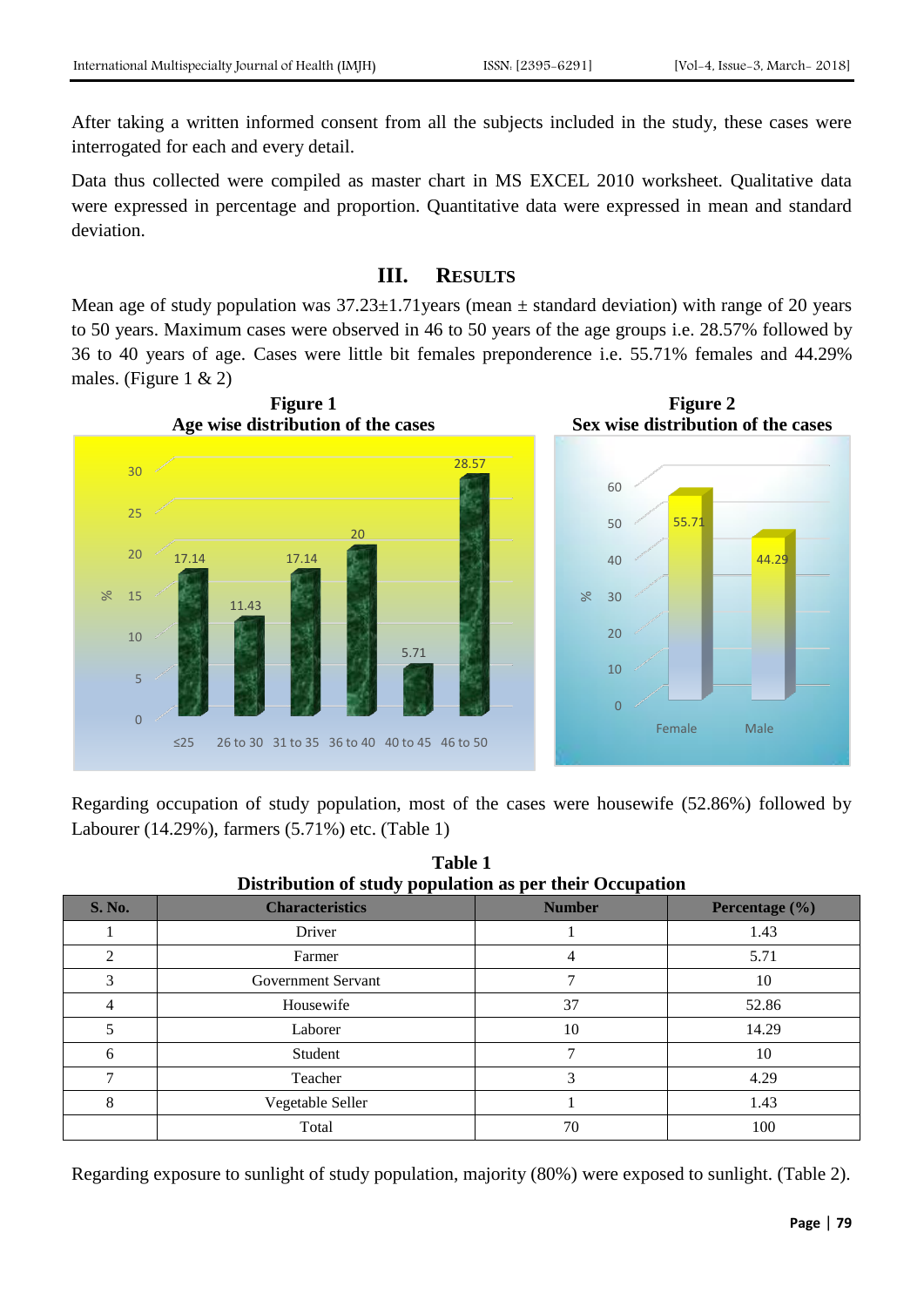| Distribution of study population as per their exposure to sumight |                        |        |                    |  |  |
|-------------------------------------------------------------------|------------------------|--------|--------------------|--|--|
| $\mathcal{N}$ .                                                   | <b>Characteristics</b> | Number | Percentage $(\% )$ |  |  |
|                                                                   | Absent                 |        |                    |  |  |
|                                                                   | Present                |        | 80                 |  |  |
|                                                                   | Total                  | 70     | 100                |  |  |

**Table 2 Distribution of study population as per their exposure to sunlight**

When Pteryzium was observed, mean size was found  $2.616 \pm 0.529$  mm with minimum 2 to maximum 3.8mm. (Table 3)

| Table 3                                                          |  |
|------------------------------------------------------------------|--|
| Descriptive Statistics of Pteryzium of study population $(N=70)$ |  |

|                         | <b>Descriptive Statistics (in mm)</b> |                |       |                   |                       |
|-------------------------|---------------------------------------|----------------|-------|-------------------|-----------------------|
|                         | <b>Minimum</b>                        | <b>Maximum</b> | Mean  | <b>Std. Error</b> | <b>Std. Deviation</b> |
| Size of pteriygium (mm) |                                       |                | 2.616 | 0.0632            | 0.5291                |

When astigmatism with Pteryzium was observed, mean Keratometer was  $1.35\pm1.127$  and from Scheimpflug imaging was1.22±0.95. (Table 4)

| Table 4                                                          |  |  |  |  |
|------------------------------------------------------------------|--|--|--|--|
| Descriptive Statistics of Pteryzium of study population $(N=70)$ |  |  |  |  |

| <b>Type of method</b>           | <b>Descriptive Statistics</b> |                |             |                   |                       |
|---------------------------------|-------------------------------|----------------|-------------|-------------------|-----------------------|
|                                 | <b>Minimum</b>                | <b>Maximum</b> | <b>Mean</b> | <b>Std. Error</b> | <b>Std. Deviation</b> |
| <b>From Keratometer</b>         |                               |                | .3507       | 0.1371            | . 127                 |
| <b>From Scheimpflug imaging</b> |                               | 3.5            | .2207       | 0.11380           | 0.952                 |

### **IV. DISCUSSION**

Pterygium is a common disorder in many parts of the world, with reported prevalence rates ranging from 0.3 to 29%. The recurrence of the pterygium remains an important health care issue in patients in Asian countries. Pterygium induced refractive changes can lead to visual complaints. Previous studies have shown that pterygium causes corneal distortion, which induces a significant amount of astigmatism.<sup>7</sup> Most of these topographic changes in the cornea have been reported to be reversed by successful pterygium surgery, although eyes with advanced pterygium may not normalize completely.<sup>7</sup> It has been established that pterygium surgery decreases the pterygium induced corneal astigmatism at central  $3 \text{ mm}$ , but its effect on whole cornea remains unclear.

In this study, the mean age of patients was  $37.23 \pm 1.71$  years and  $28.57\%$  of the patients were in age group of 46 to 50 years which was in concordance with the study conducted by [Yagmur M](https://www.ncbi.nlm.nih.gov/pubmed/?term=Yagmur%20M%5BAuthor%5D&cauthor=true&cauthor_uid=15796222) et al  $(2005)$ .<sup>5</sup>

In this study, the risk of formation of pterygia was more in females as compared to males which was contrary to the belief that it occurs more in males. This shows that in our study the females were housewives and belonged to farmers/laborer group. Thus, showing greater exposure to sunlight. conjunctiva.

Eighty percent cases were exposed to sunlight, 81.43% cases were grade 2 of pterygium whereas 18.57% were grade 3 type of pterygium in our study, therefore the role of ultraviolet (UV) light as an etiological factor has supportive evidence in the patho-physiological changes associated with pterygium. UV radiation is a recognised etiological factor in skin malignancy and can induce mutations in Bowen's disease, solar keratosis and squamous cell carcinoma of the skin (Tan et al. 1997).<sup>11</sup> Pterygium in turn has clinical characteristic of mimicking a growth disorder or benign tumour. UV radiation has been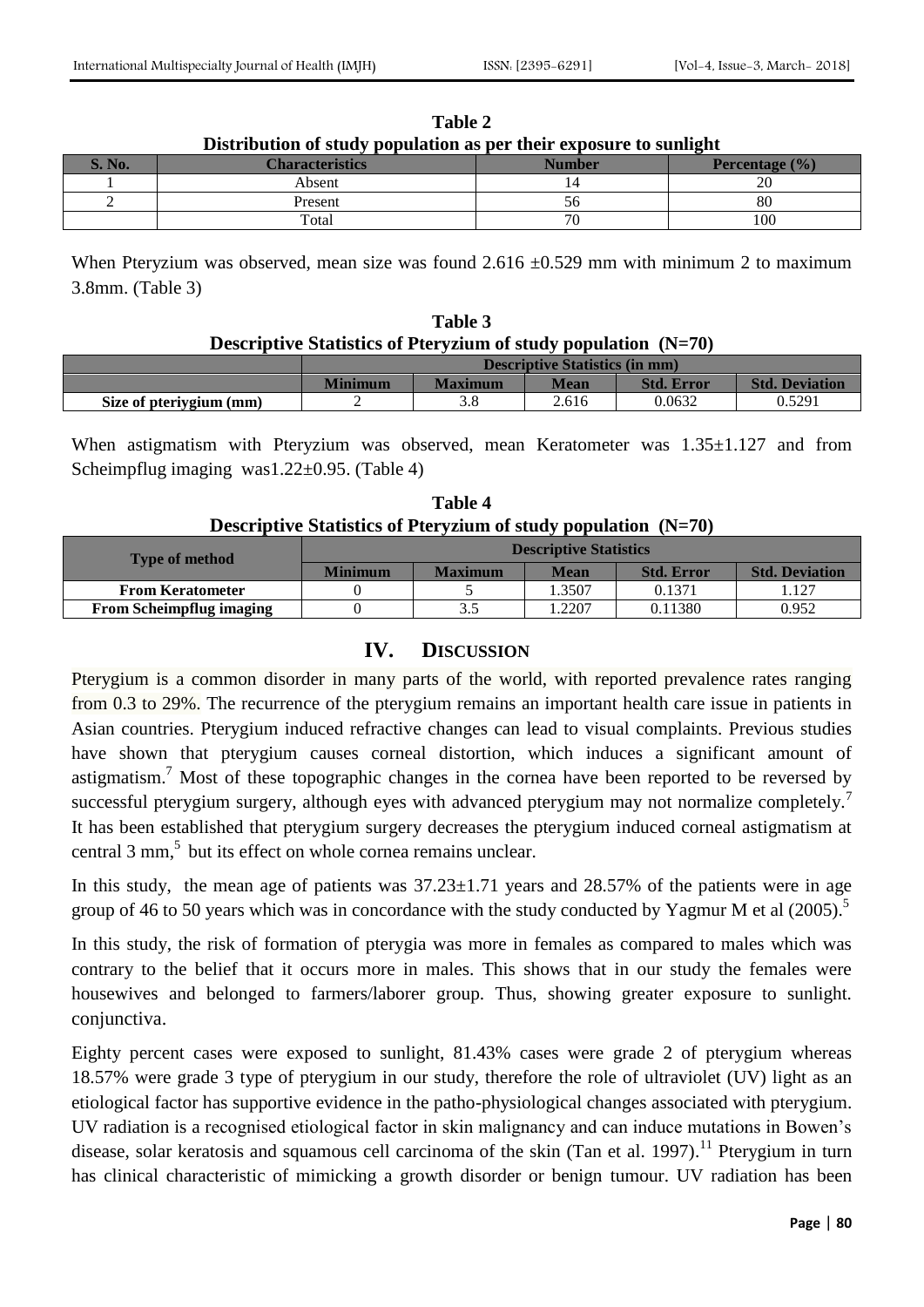shown to cause p53 mutations in human skin cancer and abnormal expression of the tumour suppresser gene p53 has been shown to occur in pterygium epithelium (Tan et al. 1997)<sup>11</sup>

The mean size of pterygium was 2.616±0.529 mm ranging from 2 mm to 3.8mm. In our study, with Keratometer, Astigmatism was  $1.35\pm1.127D$  and whereas from Scheimpflug imaging, Astigmatism was 1.22±0.95D. The automated keratometer being readily available to the Ophthalmologist as compared to scheimpflug imaging. It's utility in analyzing the astigmatic effects of pterygium and then deciding whether to excise it or not is very convenient. In the majority of cases, there is with the rule astigmatism. This astigmatism occurs by mechanical pull which causes localized flattening of horizontal meridian of the cornea.<sup>12</sup> However, pterygium also induces against the rule and oblique astigmatism.<sup>13</sup>

LIN and STERN found a significant correlation between the pterygium size and corneal astigmatism, they reported that pterygium induces significant degrees of corneal astigmatism once it exceeded >45% of the radius of the cornea or within 3.2 mm of visual axis.<sup>14</sup>

#### **V. CONCLUSION**

This study concludes that mean age of individuals with Pteryzium was  $37.23 \pm 1.71$  years. Maximum number of cases belongs to  $\geq 26-50$  years of age (83%). Pterygium was found slightly more in females was 55.71% as compared to males (44.29%). Most of the cases were housewife (52.86%) followed by labourer (14.29%). majority (80%) cases were exposed to sunlight. Mean size of pterygium was 2.616±0.529 mm ranging from 2 mm to 3.8mm. With Keratometer, maen astigmatism was 1.35±1.127D and from Scheimpflug imaging, mean astigmatism was 1.22±0.95D in this study.

## **CONFLICT OF INTEREST**

None declared till now.

#### **REFERENCES**

- [1] Taylor HR, West S, Muñoz B, Rosenthal FS, Bressler SB, Bressler NM. The long-term effects of visible light on the eye. Arch Ophthalmol. 1992 Jan;110(1):99-104.
- [2] Taylor HR, West SK, Rosenthal FS, Munoz B, Newland HS, Emmett EA. Corneal changes associated with chronic UV irradiation. Arch Ophthalmol. 1989 Oct;107(10):1481-4.
- [3] Threlfall TJ, English DR. Sun exposure and pterygium of the eye: a dose-response curve. Am J Ophthalmol. 1999 Sep;128(3):280-7.
- [4] Bahar I, Loya N, Weinberger D, Avisar R. Effect of pterygium surgery on corneal topography: A prospective study. Cornea 2004;23:113-7
- [5] Yagmur M, Özcan AA, Sari S, Ersöz TR. Visual acuity and corneal topographic changes related with pterygium surgery. J Refract Surg. 2005;21:166–170.
- [6] Yilmaz S, Yuksel T, Maden A. Corneal topographic changes after foue types of pterygium surgery. J Refract Surg. 2008;24:160–165.
- [7] Cinal A, Yasar T, Demirol A, Topuz H. The effect of pterygium surgery on corneal topography. Ophthalmic Surg Lasers. 2001;32: 35–40.
- [8] Pesudovs K, Figueiredo FC. Corneal first surface wavefront aberrations before and after pterygium surgery. J Refract Surg. 2006;22: 921–925.
- [9] Ozdemir M, Cinal A. Early and late effects of pterygium surgery on corneal topography. Ophthalmic Surg Laser Imaging. 2005; 36: 451–456
- [10] Becker, W. S., and Obermayer, M.: Modern Dermatology and Syphiology, J. B. Lippincott Company, Philadelphia, 1947, second ed., pp. 253-254
- [11] Schoninger, L.: Ueber Pterygium, Klinische Monatsblatter fur Augenheilkunde, 77:805-813, Dec. 1926
- [12] Lin A, Stern GA. Correlation between pterygium size and induced corneal astigmatism. Cornea 1998;17:28-30